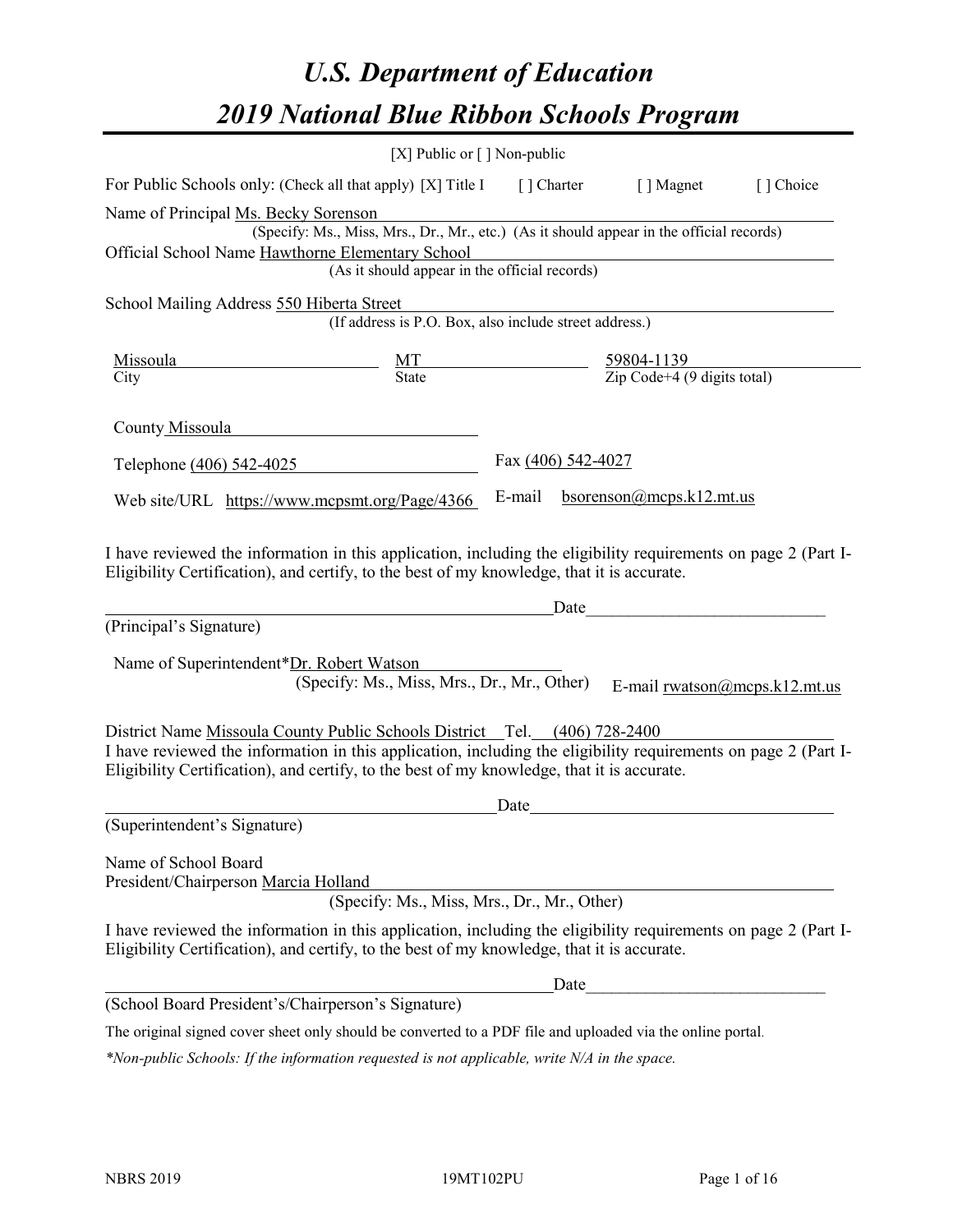The signatures on the first page of this application (cover page) certify that each of the statements below, concerning the school's eligibility and compliance with U.S. Department of Education and National Blue Ribbon Schools requirements, are true and correct.

1. All nominated public schools must meet the state's performance targets in reading (or English language arts) and mathematics and other academic indicators (i.e., attendance rate and graduation rate), for the all students group, including having participation rates of at least 95 percent using the most recent accountability results available for nomination.

2. To meet final eligibility, all nominated public schools must be certified by states prior to September 2019 in order to meet all eligibility requirements. Any status appeals must be resolved at least two weeks before the awards ceremony for the school to receive the award.

3. The school configuration includes one or more of grades K-12. Schools on the same campus with one principal, even a K-12 school, must apply as an entire school.

4. The school has been in existence for five full years, that is, from at least September 2013 and each tested grade must have been part of the school for the past three years.

5. The nominated school has not received the National Blue Ribbon Schools award in the past five years: 2014, 2015, 2016, 2017, or 2018.

6. The nominated school has no history of testing irregularities, nor have charges of irregularities been brought against the school at the time of nomination. If irregularities are later discovered and proven by the state, the U.S. Department of Education reserves the right to disqualify a school's application and/or rescind a school's award.

7. The nominated school has not been identified by the state as "persistently dangerous" within the last two years.

8. The nominated school or district is not refusing Office of Civil Rights (OCR) access to information necessary to investigate a civil rights complaint or to conduct a district-wide compliance review.

9. The OCR has not issued a violation letter of findings to the school district concluding that the nominated school or the district as a whole has violated one or more of the civil rights statutes. A violation letter of findings will not be considered outstanding if OCR has accepted a corrective action plan from the district to remedy the violation.

10. The U.S. Department of Justice does not have a pending suit alleging that the nominated school or the school district, as a whole, has violated one or more of the civil rights statutes or the Constitution's equal protection clause.

11. There are no findings of violations of the Individuals with Disabilities Education Act in a U.S. Department of Education monitoring report that apply to the school or school district in question; or if there are such findings, the state or district has corrected, or agreed to correct, the findings.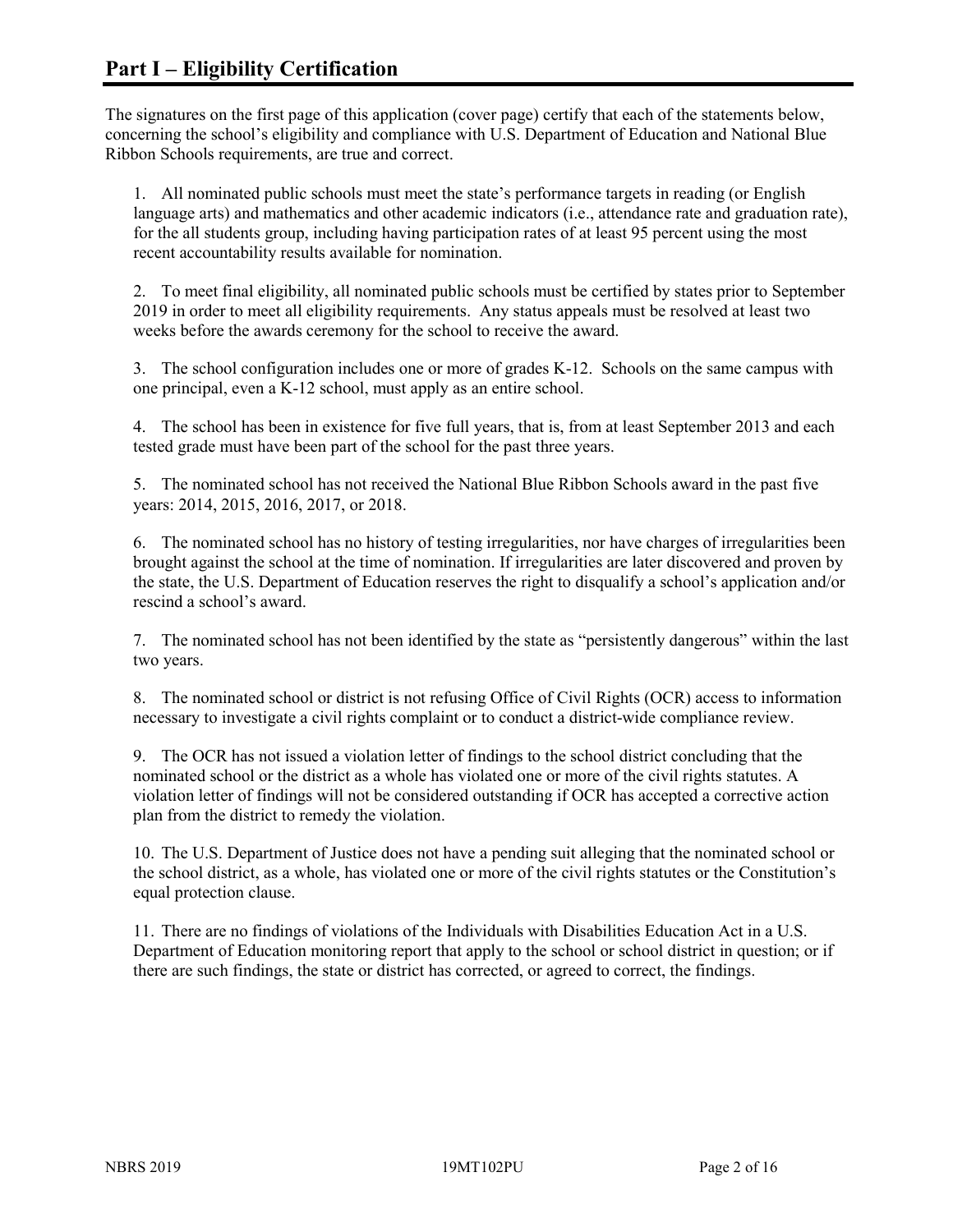#### **Data should be provided for the most recent school year (2018-2019) unless otherwise stated.**

#### **DISTRICT**

1. Number of schools in the district  $9$  Elementary schools (includes K-8) (per district designation): 3 Middle/Junior high schools 4 High schools 0 K-12 schools

16 TOTAL

**SCHOOL** (To be completed by all schools)

2. Category that best describes the area where the school is located:

[X] Urban or large central city [ ] Suburban [] Rural or small city/town

3. Number of students as of October 1, 2018 enrolled at each grade level or its equivalent in applying school:

| Grade           | # of         | # of Females | <b>Grade Total</b> |
|-----------------|--------------|--------------|--------------------|
|                 | <b>Males</b> |              |                    |
| <b>PreK</b>     | $\theta$     | $\theta$     | 0                  |
| $\mathbf K$     | 42           | 31           | 73                 |
| 1               | 40           | 37           | 77                 |
| $\mathbf{2}$    | 36           | 35           | 71                 |
| 3               | 30           | 28           | 58                 |
| 4               | 39           | 25           | 64                 |
| 5               | 39           | 37           | 76                 |
| 6               | 0            | 0            | 0                  |
| 7               | 0            | 0            | 0                  |
| 8               | 0            | $\theta$     | 0                  |
| 9               | 0            | 0            | 0                  |
| 10              | 0            | 0            | 0                  |
| 11              | $\theta$     | 0            | 0                  |
| 12 or higher    | 0            | 0            | 0                  |
| <b>Total</b>    | 226          | 193          | 419                |
| <b>Students</b> |              |              |                    |

\*Schools that house PreK programs should count preschool students **only** if the school administration is responsible for the program.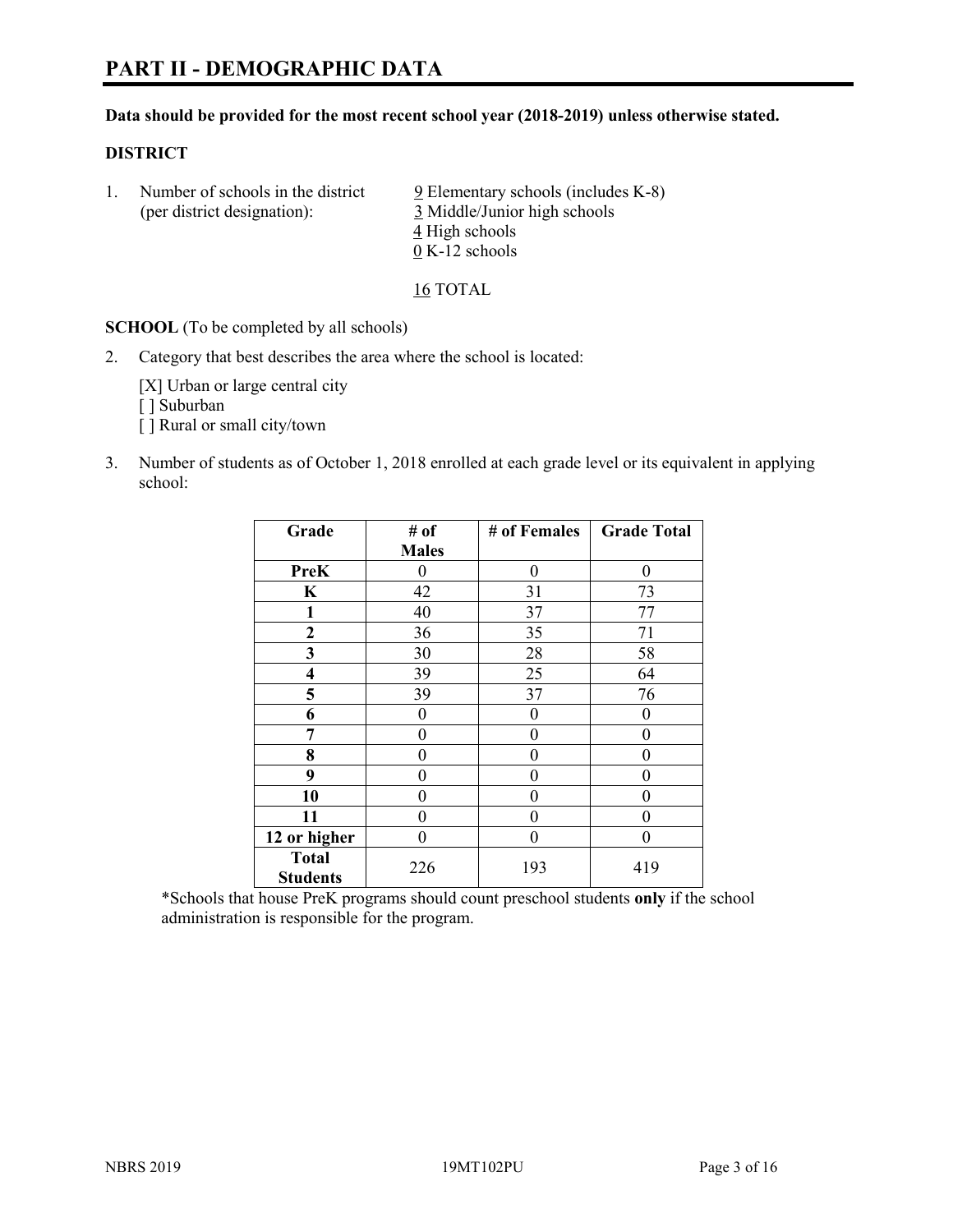- 4. Racial/ethnic composition of  $10\%$  American Indian or Alaska Native the school (if unknown, estimate): 0 % Asian 2 % Black or African American 6 % Hispanic or Latino 1 % Native Hawaiian or Other Pacific Islander
	- 81 % White
	- 0 % Two or more races
		- **100 % Total**

(Only these seven standard categories should be used to report the racial/ethnic composition of your school. The Final Guidance on Maintaining, Collecting, and Reporting Racial and Ethnic Data to the U.S. Department of Education published in the October 19, 2007 *Federal Register* provides definitions for each of the seven categories.)

5. Student turnover, or mobility rate, during the 2017 – 2018 school year: 13%

If the mobility rate is above 15%, please explain.

This rate should be calculated using the grid below. The answer to (6) is the mobility rate.

| <b>Steps For Determining Mobility Rate</b>    | Answer |
|-----------------------------------------------|--------|
| (1) Number of students who transferred to     |        |
| the school after October 1, 2017 until the    | 26     |
| end of the 2017-2018 school year              |        |
| (2) Number of students who transferred        |        |
| from the school after October 1, 2017 until   | 25     |
| the end of the 2017-2018 school year          |        |
| (3) Total of all transferred students [sum of | 51     |
| rows $(1)$ and $(2)$ ]                        |        |
| (4) Total number of students in the school as | 405    |
| of October 1, 2017                            |        |
| $(5)$ Total transferred students in row $(3)$ | 0.13   |
| divided by total students in row (4)          |        |
| $(6)$ Amount in row $(5)$ multiplied by 100   | 13     |

6. English Language Learners (ELL) in the school:  $2\%$ 

9 Total number ELL

Specify each non-English language represented in the school (separate languages by commas): Eritrean, Congolese, Hmong, Salish, Blackfoot, Spanish

7. Students eligible for free/reduced-priced meals:  $\frac{70\%}{ }$ Total number students who qualify: 293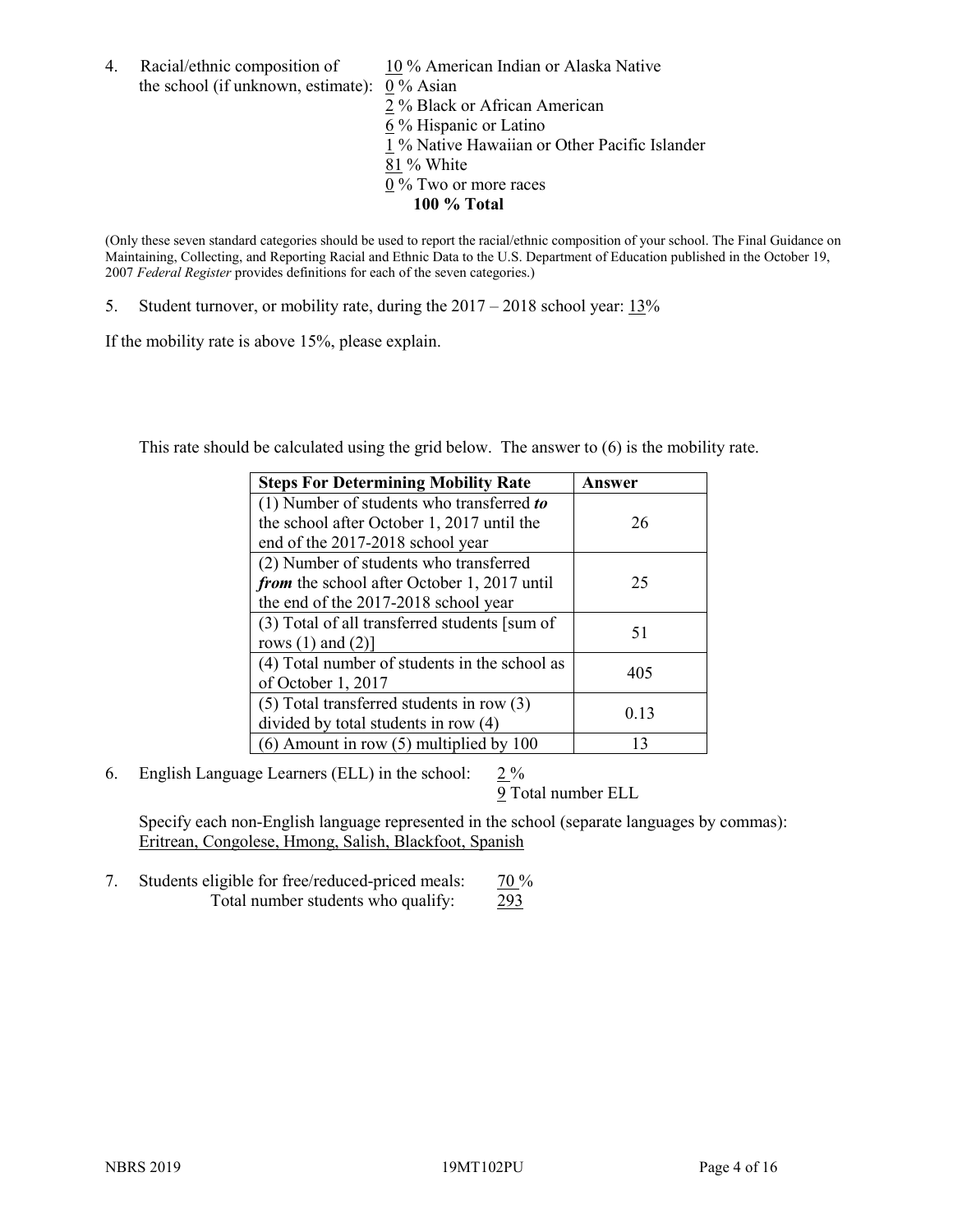62 Total number of students served

Indicate below the number of students with disabilities according to conditions designated in the Individuals with Disabilities Education Act. Do not add additional conditions. It is possible that students may be classified in more than one condition.

| 6 Autism                  | 17 Multiple Disabilities                |
|---------------------------|-----------------------------------------|
| 0 Deafness                | 1 Orthopedic Impairment                 |
| 0 Deaf-Blindness          | 5 Other Health Impaired                 |
| 2 Developmental Delay     | 10 Specific Learning Disability         |
| 3 Emotional Disturbance   | 17 Speech or Language Impairment        |
| 0 Hearing Impairment      | 1 Traumatic Brain Injury                |
| 0 Intellectual Disability | 0 Visual Impairment Including Blindness |

- 9. Number of years the principal has been in her/his position at this school:  $9$
- 10. Use Full-Time Equivalents (FTEs), rounded to nearest whole numeral, to indicate the number of school staff in each of the categories below:

|                                                                                                                                                                                                                              | <b>Number of Staff</b> |
|------------------------------------------------------------------------------------------------------------------------------------------------------------------------------------------------------------------------------|------------------------|
| Administrators                                                                                                                                                                                                               |                        |
| Classroom teachers including those<br>teaching high school specialty<br>subjects, e.g., third grade teacher,<br>history teacher, algebra teacher.                                                                            | 20                     |
| Resource teachers/specialists/coaches<br>e.g., reading specialist, science coach,<br>special education teacher, technology<br>specialist, art teacher, etc.                                                                  | 10                     |
| Paraprofessionals under the<br>supervision of a professional<br>supporting single, group, or classroom<br>students.                                                                                                          | 0                      |
| Student support personnel<br>e.g., school counselors, behavior<br>interventionists, mental/physical<br>health service providers,<br>psychologists, family engagement<br>liaisons, career/college attainment<br>coaches, etc. |                        |

11. Average student-classroom teacher ratio, that is, the number of students in the school divided by the FTE of classroom teachers, e.g.,  $22:1$  0:1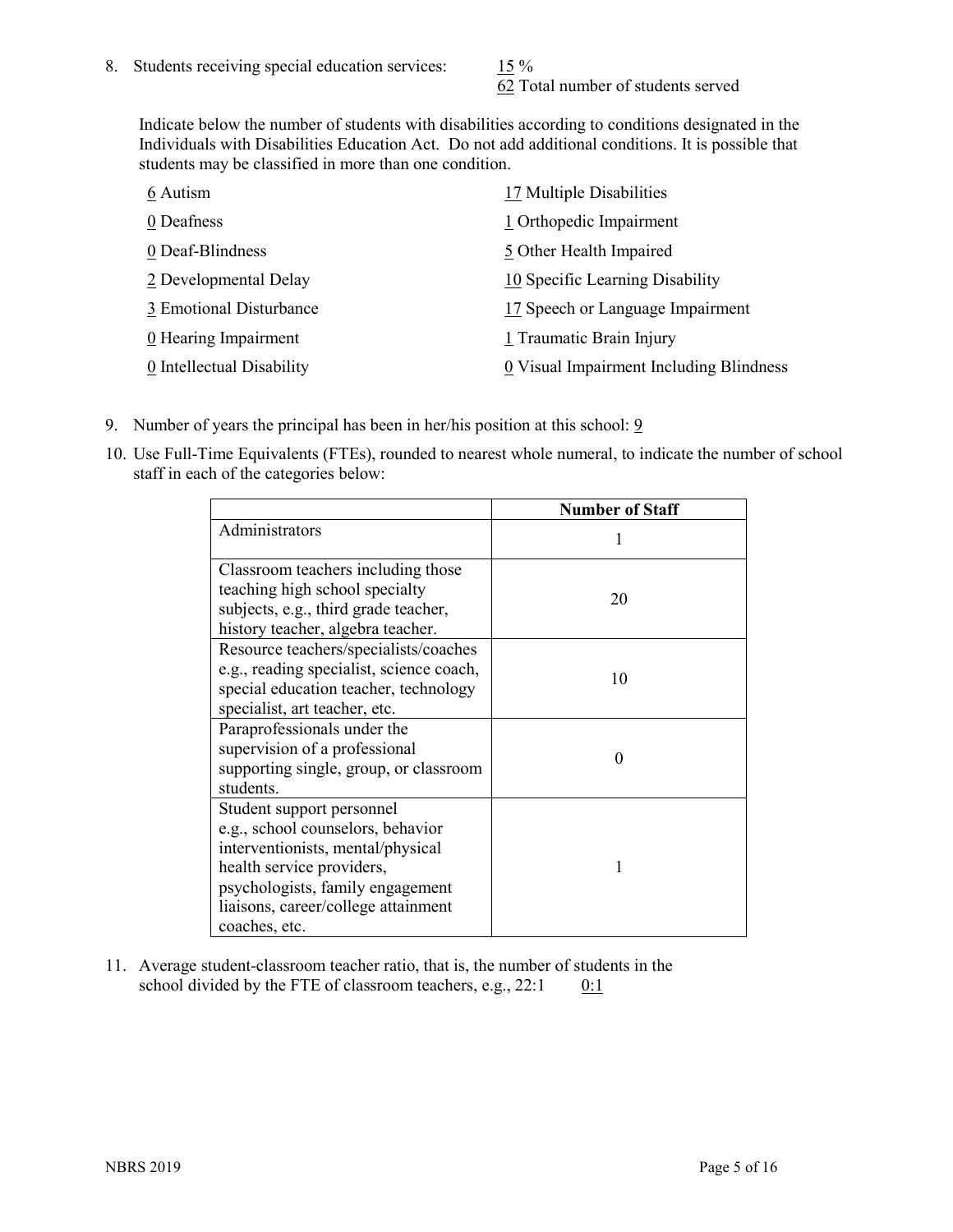12. Show daily student attendance rates. Only high schools need to supply yearly graduation rates.

| <b>Required Information</b> | 2017-2018 | 2016-2017 | 2015-2016 | 2014-2015 | 2013-2014 |
|-----------------------------|-----------|-----------|-----------|-----------|-----------|
| Daily student attendance    | 94%       | 95%       | 95%       | 95%       | 94%       |
| High school graduation rate | $0\%$     | $0\%$     | $0\%$     | $9\%$     | $0\%$     |

#### 13. **For high schools only, that is, schools ending in grade 12 or higher.**

Show percentages to indicate the post-secondary status of students who graduated in Spring 2018.

| <b>Post-Secondary Status</b>                  |       |
|-----------------------------------------------|-------|
| Graduating class size                         |       |
| Enrolled in a 4-year college or university    | $0\%$ |
| Enrolled in a community college               | 0%    |
| Enrolled in career/technical training program | 0%    |
| Found employment                              | 0%    |
| Joined the military or other public service   | 0%    |
| Other                                         | $0\%$ |

14. Indicate whether your school has previously received a National Blue Ribbon Schools award. Yes No X

If yes, select the year in which your school received the award.

15. In a couple of sentences, provide the school's mission or vision statement.

At Hawthorne Elementary School, we believe that every child can learn and succeed as a productive, confident member of society.

16. **For public schools only**, if the school is a magnet, charter, or choice school, explain how students are chosen to attend.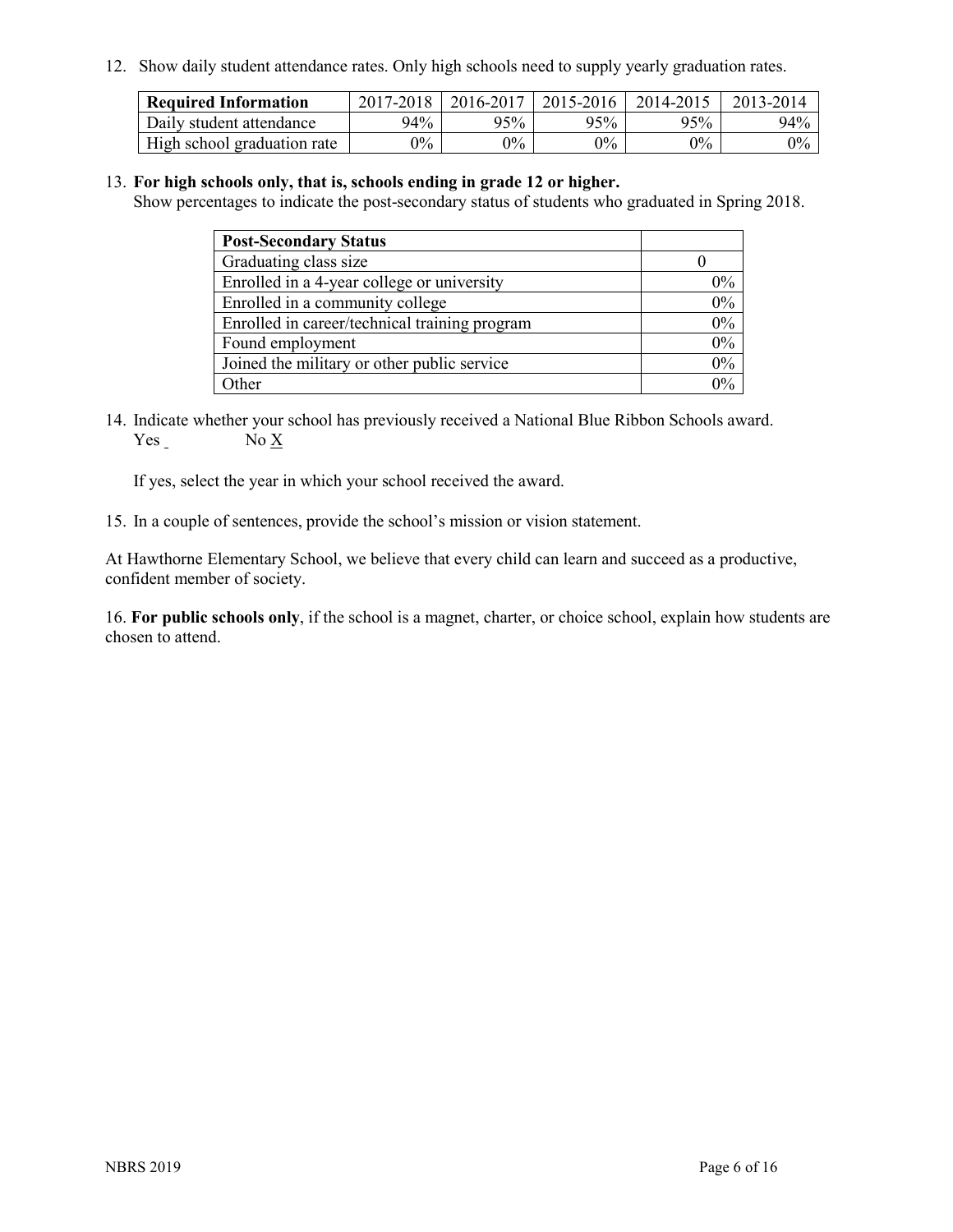# **PART III – SUMMARY**

We know the past paves the way for the future and the future reflects the past. Hawthorne School is 108 years young. We say that because our school continues to grow and evolve, while the Tradition of Excellence remains at the core of our instructional program.

Hawthorne Elementary School is part of the Orchard Homes community on the once rural, west side of Missoula. Hawthorne currently serves students in kindergarten through grade 5, but started out as a K-8 school. In the early years, the Orchard Homes Country Life Club was a hub of influence on the west side. In the 1920's they worked to get the city of Missoula to send a motorcycle policeman to protect Hawthorne students as they walked along Third Street to school. In recent years, the traffic on Third Street has become a concern again and Hawthorne parents have petitioned the city and county to build sidewalks.

During the early years, the Country Life Club set up a program to provide milk to Hawthorne students. In the 1960's the teachers at Hawthorne belonged to the club and walked down once a month to enjoy a potluck lunch. Club members and the PTA served hotdogs for school lunch three times a year. Now we have federally funded breakfast, lunch and snack available daily to all Hawthorne students.

Until the fifties, Hawthorne didn't have a gym. Physical activity occurred on the playground at recess. Students participated in playground games such as baseball or ice skating on the flooded field. When the new gym was constructed, formal physical education classes were introduced along with our mascot, the Hawthorne Hawk. Today, our Health Enhancement program is a hub for students. They learn a variety of sports and lifelong activities such as rock climbing, golf, movement/dance, and bike riding. We have a playground cart filled with balls, jump ropes, and play equipment. The play field has soccer nets and basketball hoops. Students can earn tokens for running at the recess Mileage Club. We offer a before school Run Club for students and parents. In addition, our afterschool program, Flagship, offers sports, games, drama, and art classes. Our school community understands the link between physical activity and achievement.

In 1978, the original Hawthorne School building burned down on New Year's Eve. Students moved to another facility for a little more than a year and returned after the district completed the new building. Community support continued into the late 1990's when Missoula County Public Schools (MCPS) discussed school closures. The community banded together to take Hawthorne off the possible school closure list. A nearby school was closed instead, and its students came to Hawthorne. This change added diversity to our population, which is still evident today. Hawthorne students come from a wide range of backgrounds and family structures. Some live with parent(s), grandparent(s), or a guardian. A few live in nearby therapeutic group homes. Some students have physical and learning disabilities. The Hawthorne community and staff are committed to preparing all students to be active citizens and problem solvers. To accommodate student population and needs, our facility is changing again. Currently, we are in the midst of a remodel and expansion. The new spaces will accommodate flexible grouping, arts and science instruction, and promote collaboration.

Due to the rural influence, nearby rivers and the open spaces, the Hawthorne community has always valued outdoor education and the sciences. The old Benson's Farm, and local nurseries have all provided materials and experiences to Hawthorne students over the years. Today, we have a new farm family continuing the tradition. Turner Farms provide incubators and eggs for hatching to primary classes each year. They host field trips and science activities connected to the Next Generation Science Standards. Partnerships with Turner Farms, Garden City Harvest, Montana Natural History Center and Clark Fork Watershed Education Program help students connect learning to the real world. Science Technology Engineering and Math (STEM) instruction is offered in all grade levels. In 2018, we were named a Project Lead the Way Distinguished School for our STEM program.

Traditionally, the Orchard Homes community set high expectations for their children. Hard work and perseverance are embedded into the Hawthorne curriculum and mindset. Students practice behavior expectations and social skills as they learn and play together. Hawthorne parents model hard work and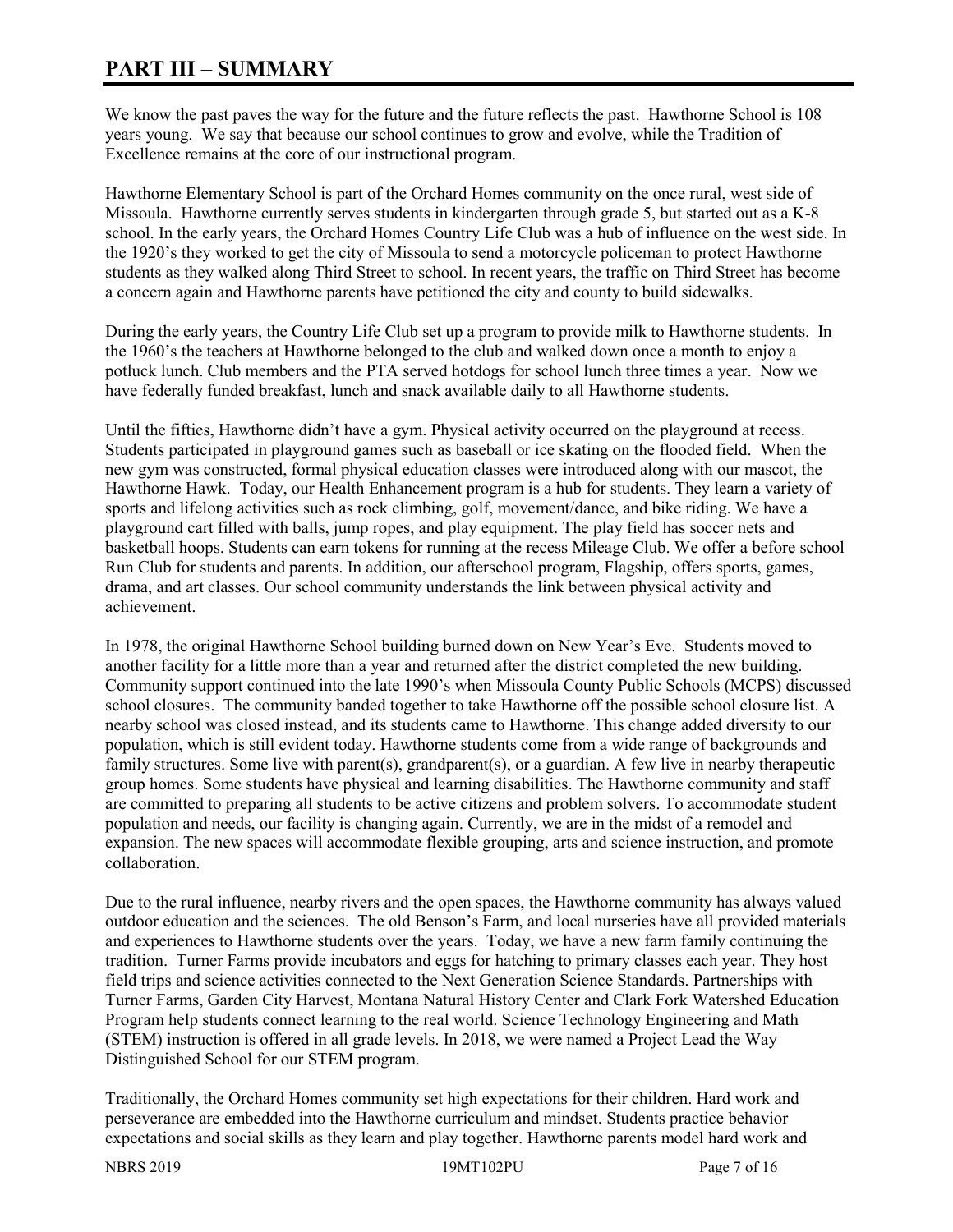community spirit as they volunteer for special projects such as the construction of our Outdoor Learning Center and natural play area.

When homesteaders from Wisconsin planted a small oak tree on the playground 108 years ago, they connected their past to their future. Today, their tree provides shade, protection, and a connection to the past. The acorns students collect are a symbol of growth and potential for the future. Carrying school pride into the community and continuing a Tradition of Excellence makes Hawthorne Elementary School a wonderful place to work and learn.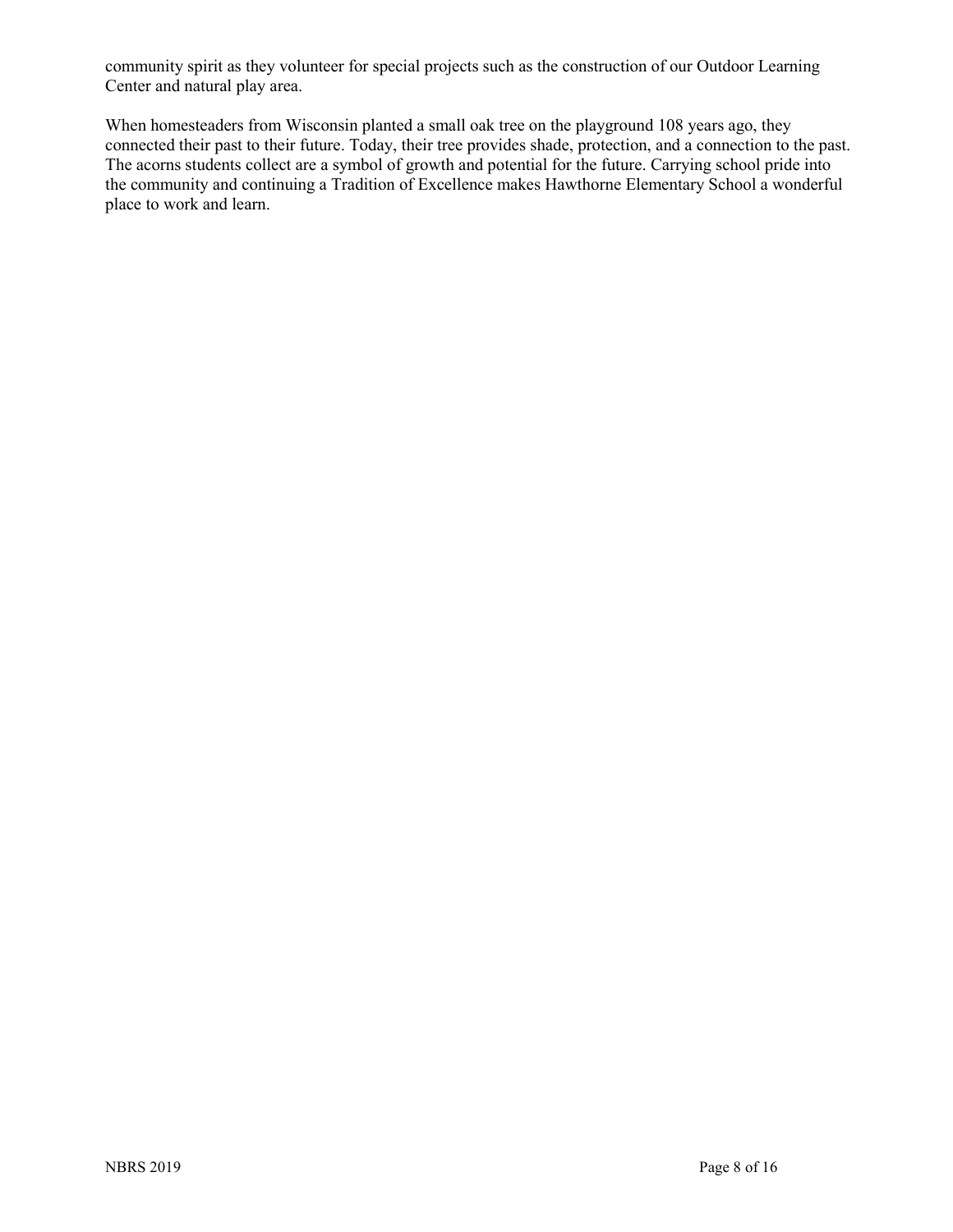# **1. Core Curriculum:**

### **1a. Reading/English language arts:**

Using the Professional Learning Community (PLC) model of collaboration, teaching teams answer the following questions: What do we want students to learn? How will we know they are learning? How will we respond when they don't learn? What do we do if they already know it?

Teaching teams review the adopted standards and identify essential learnings for each unit of study. Next, they unpack the standards into learning targets written in student friendly language. Using the standards and targets, teachers create proficiency scales, rubrics, or checklists and come to an agreement regarding what proficiency looks like. They also identify academic vocabulary needed for the unit of study. After gathering materials for instruction, teams develop common formative and summative assessments that will measure student progress toward meeting the unit learning targets/standards. Prior to beginning the unit, data is reviewed so teachers understand what students already know. Finally, the team determines a starting point and timeline for the unit of study.

During the past five years, we have worked to create a collaborative system of planning, instruction and assessment to meet the needs of all students. We include a tier two period in the schedule for WIN (What I Need) time to provide intervention and enrichment. PLC's have studied engagement strategies and ways to involve students in the learning process.

Teachers at Hawthorne use a workshop model to teach Reading/English Language Arts (ELA) in each grade level. They have been trained in the Daily 5/Café which provides the structure and management for the ELA block. Using this approach, teachers can meet a wide variety of learning needs in small groups while students are given some choice and a voice as they practice skills. Between each focused mini lesson, students work independently for short periods and build reading and writing stamina. They apply phonics and vocabulary through word work. In this model, students are able to work on areas of interest. In small groups they participate in rich discussions as they learn the skills they need to become better readers, writers, and communicators.

Because of the rigorous state standards and our data, writing instruction has been an area of focus for the past four years at Hawthorne. All teachers have completed professional development through book studies, courses, and work with instructional coaches. To implement new understandings and teaching strategies, grade level teams and vertical PLCs have reviewed and shared writing samples and rubrics. As we have grown as writing teachers, we ensure daily writing practice by providing students with the opportunity to write in all content areas.

Rather than assign worksheets, students write to share ideas, answer questions, and document observations or new learning. Using exemplars and feedback, students revise their writing. They learn through revision and then set learning goals.

# **1b. Mathematics:**

Three years ago, some Hawthorne fifth graders conducted a math survey. They asked students in each grade level if they liked math and if they thought they were good at it. The results showed that 80% of students in grades K-5 liked math and 85% thought they were okay or good at it. Why do Hawthorne students like math? They like it because our teachers are confident, competent math teachers who provide  $60 - 75$ minutes per day of mathematics instruction.

Hawthorne teachers use specific strategies to keep students actively engaged during math classes. Students have white boards that are used during whole class and small group instruction. As they work problems, the teacher gathers formative data for next learning steps. Students can easily revise their work on white boards.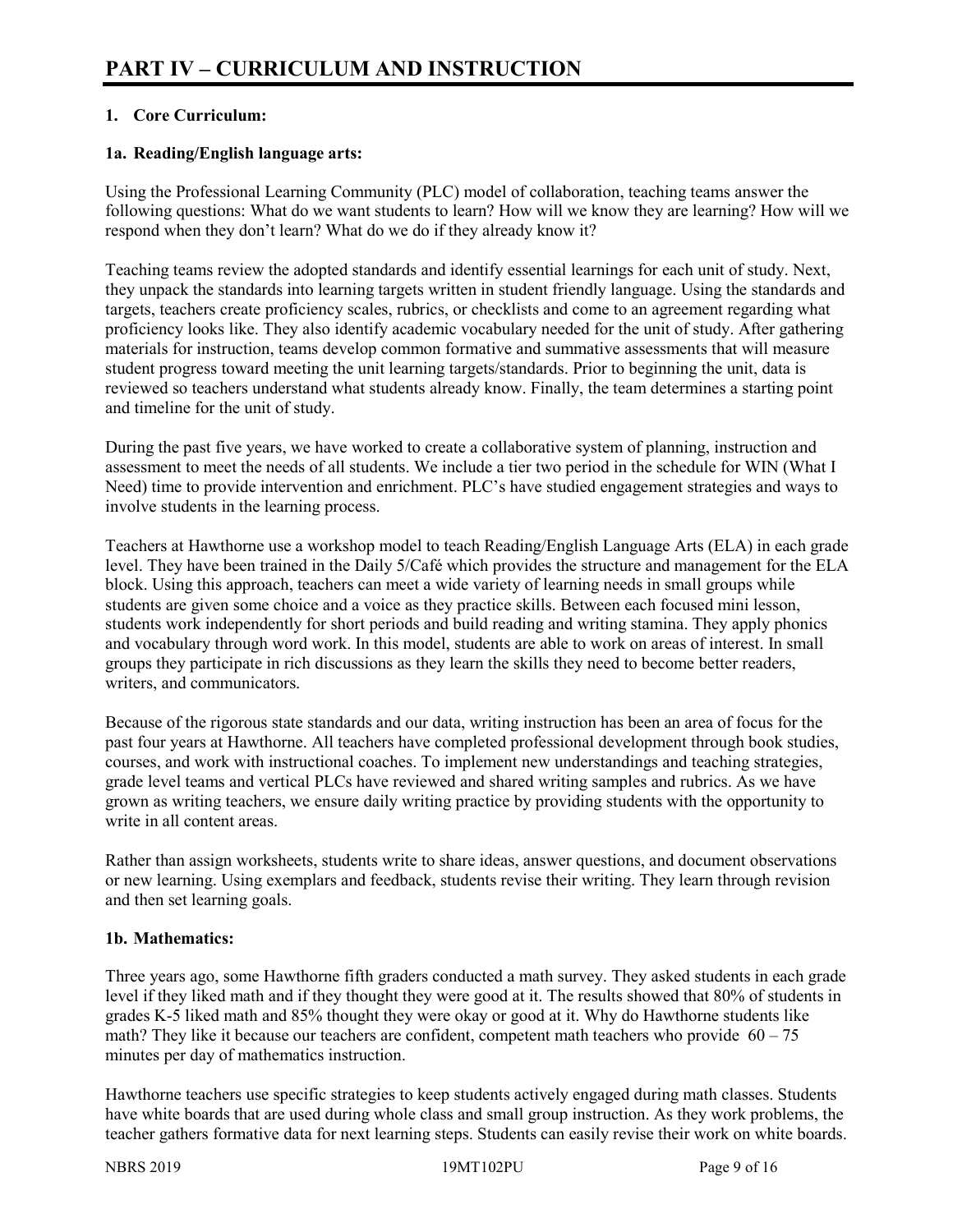It can be shared or used as a model. Math vocabulary is introduced, taught, and practiced daily. Teachers facilitate math talk and discussion by posing a variety of questions using frameworks such as Solve and Discuss, Pass the Pen, or Turn and Talk.

Because our data indicated problem solving as an area in need of improvement, the Hawthorne Leadership Team created a common language and protocol for teachers to use in instruction. The protocol, called CUBS, is a method we use to understand word problems. First, students must read the problem. Next, we reread each sentence and circle (C) the numbers, underline (U) words that signal which operation to use, and bracket (B) the question or questions we need to answer. Finally, we squiggle (S) a line under the label. Using a common approach to solve word problems helps provide teacher clarity and streamlines instruction.

# **1c. Science:**

Like all content areas, science instruction is based on the adopted standards. At Hawthorne, each grade level includes a minimum of two Science Technology Engineering and Math (STEM) units. Students build simple machines, design structures, and program robots to perform a task. Using the Engineering Design Process, they learn problem solving strategies and perseverance when something doesn't work the first time.

We strive to connect science instruction and concepts to real world situations. Some science lessons or units are taught in the Hawthorne Outdoor Learning Center where we have a garden and study area. In kindergarten, each class buries a jack-o-lantern in the fall and makes predictions about what they will find when they dig it up in the spring. First grade classes hatch chicken, duck and turkey eggs to learn about life cycles. Second graders study native plants and how food goes from local farms to our tables. In the flight unit, third graders visit a local flight museum and Smokejumper Visitor Center. The fourth grade teachers partner with the Montana Natural History Center to teach a yearlong study of local ecology and ecosystems. Our fifth graders learn about the Clark Fork Watershed and visit the site of the Milltown Dam Superfund and clean up. As students learn important content, they see, firsthand, how their learning connects to the world around them.

# **1d. Social studies/history/civic learning and engagement**

Social Studies is often integrated with English Language Arts. In a fifth grade unit, students study the civil rights movement. As a part of the unit, they research and write an opinion piece related to civil rights or social justice. Students in all grade levels read biographies, historical fiction, and informational text related to social studies content. They write informational pieces, create slide shows, posters, or videos about what they've learned. By sharing new learning, students deepen understanding and often apply what they've learned.

Our specialists partner with grade level PLCs to teach specific social studies units. The school counselor teams with classroom teachers to present lessons and activities focused on being a productive member of the school community. This year, our librarian was able to check out a giant, interactive floor map of Montana and co-taught geography lessons with grade level teachers. Students practiced cardinal directions by moving north, south, east, west. They located mountain ranges, rivers, and reservations. Each year, our music specialist teaches history and citizenship through patriotic songs and flag etiquette. Then, she hosts a school sing-a-long during President's Day week. Our health enhancement teacher leads the Fuel Up to Play 60 team of student leaders. This year, they are providing community service by organizing school wide recycling.

As they learn to be responsible, respectful, safe and kind members of the classroom and school community, Hawthorne students actively build skills to be contributing members of Missoula, Montana, the United States and the world.

#### **1e. For secondary schools:**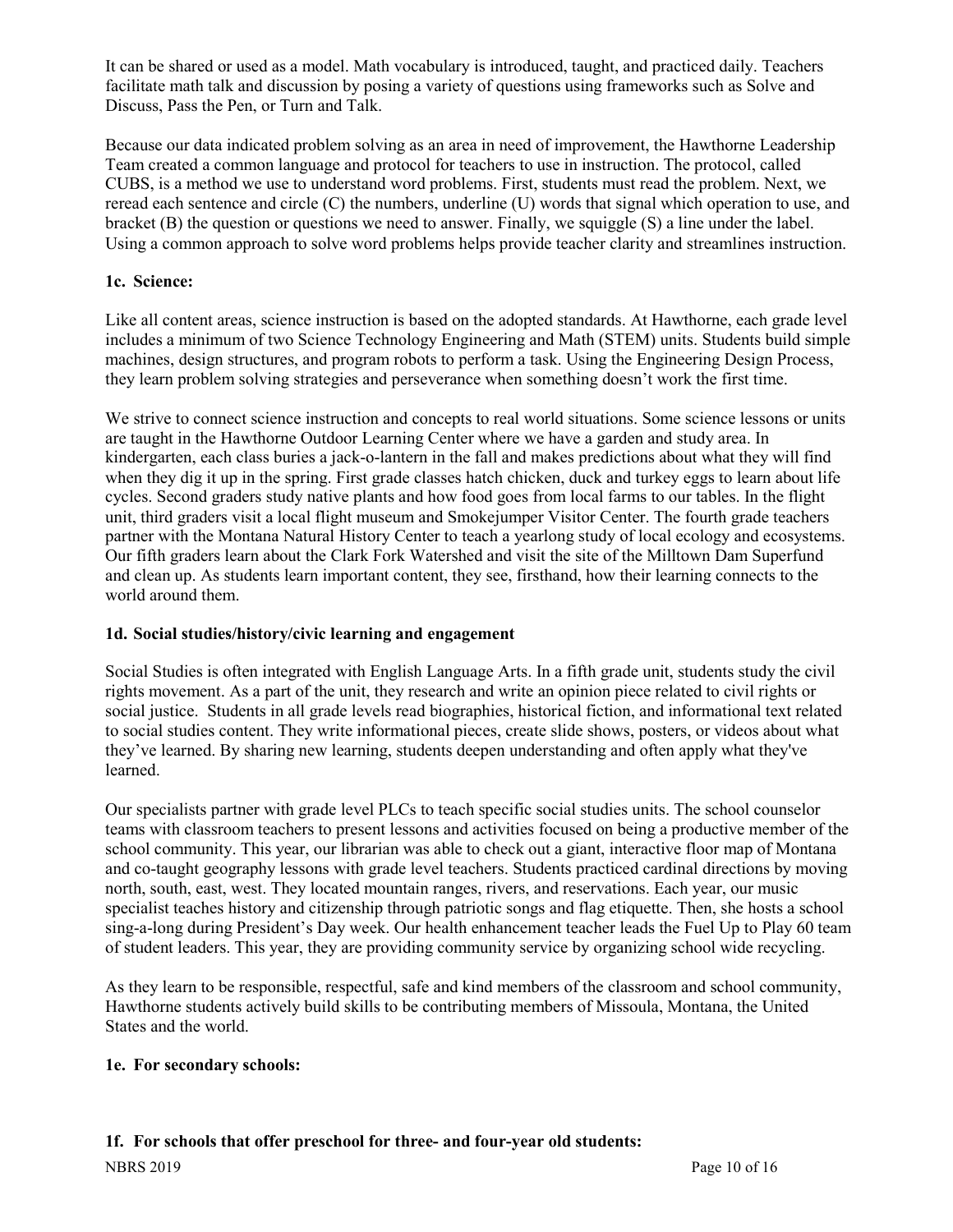### **2. Other Curriculum Areas:**

Finding ways to keep students engaged and learning is at the heart of our program. At Hawthorne, we understand that students can gain a deeper connection to content through the arts. We take a multi-pronged approach to arts education: Arts Instruction, Arts Integration, Arts Enhancement, Arts for Arts Sake.

Music instruction includes a carefully crafted sequence of skills and experiences. Students practice skills through songs, storytelling, music and movement/dance. They explore a variety of instruments as they learn. In kindergarten, students practice moving to the beat, playing the beat on a variety of classroom instruments, drawing the beat, and recognizing macro-beat and simple beat subdivisions. Children are guided in the use of their singing voice with material that gradually increases the range of notes used. Students not only reproduce material vocally, but with body movement and on melodic instruments. Third graders quickly increase skills as students sing, read, write, and play melodies using nine distinct pitches. Students are able to label tonality, meter, and form as well as play and sing in three pentatonic keys. Students increase their repertoire of dances and sequences. Rhythms studied include all simple divisions down to sixteenth notes as well as whole and dotted half notes. Fifth grade music is a culmination of the skills and concepts learned in the previous five years. All students have foundation necessary to learn a band or orchestra instrument and can have an additional music period to learn to play an instrument.

Certified art instructors provide at least ten art classes to all students in grades K-5. Students use a variety of medium and techniques including sculpture, painting, drawing, and print making. They learn art history as they examine pieces by noted artists. Recently, the fourth graders were introduced to American artist, Georgia O'Keeffe. As they viewed one of her paintings, they learned about how she used color and shape in her work. Then, they created a flower using what they'd learned.

Our district is working to expand arts programming by facilitating community wide partnership with local arts organizations and teaching artists. Every Hawthorne student has at least one high quality arts enhancement opportunity each year. Second graders travel to our local theatre, MCT Center for the Performing Arts, to witness folk tales and fairy tales come to life on stage. We partner with the Missoula Children's Theatre Education Coordinator to visit each second grade classroom before the enhancement field trip to provide background knowledge on theatre and drama, as well as content and theme. Even then, students are in awe when they arrive at the theatre and they are able to see a live performance. This year, when students attended Androcles and the Lion, students were heard saying, "I've never been to a real play before!" and "Wow! The real people became characters from the story!!" One student loved it so much, he shared that he felt like the laughing emoji that laughs so hard it cries. Teachers reported that students had an authentic experience of being an attentive audience, as well as learned about character building and development, and the experience created motivation to express themselves through theatre.

Grade level teams partner with local teaching artists to ensure arts integration in at least one unit of study each year. Our kindergarten students are currently working with a professional dancer as a part of the Forces and Motion unit in science. Using creative movement, they are learning the academic vocabulary as they push, pull, roll and slide. Adding this level of instruction helps students learn and retain academic vocabulary, a key component for comprehension and building background knowledge. Other grade levels integrate photography, puppetry, drama, media arts and drumming into units of study.

Teaching healthy habits is the foundation of the Health and Physical Education (HPE) program at Hawthorne. Our HPE teacher introduces students to a wide range of sports and activities with a focus on lifelong fitness. They learn ball skills and games, practice loco motor movements, strength and agility in HPE classes held twice a week. Students are active for most of the period, but learn the health standards, too. Students study the heart and take their pulse before, during, and after movement. The third graders track their steps using pedometers. The HPE curriculum includes dance, rock climbing, jump rope, traditional sports, Native American games, and even a Taekwondo unit. Most importantly, students have fun as they learn and move.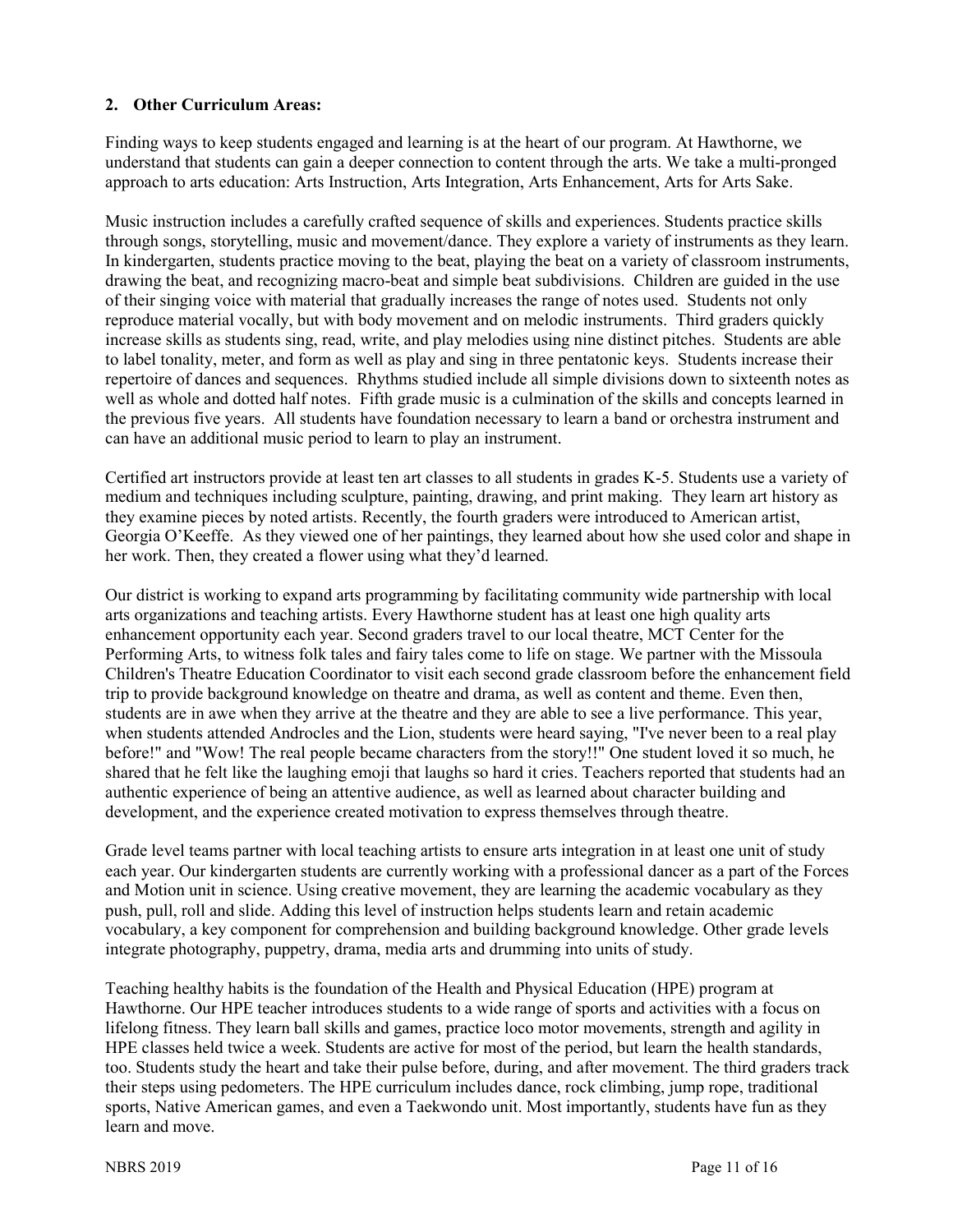The Hawthorne library is the center of our school and plays a central role in promoting a culture of literacy. Located right in the middle of the building, it is welcoming and easily accessible to all. It is used for parent and community meetings, after-school clubs, small-group breakout space, tutoring, and more. Programming includes reading celebrations, incentive events, as well as coding and maker activities. The collection offers a wide variety of appealing books and other media.

The librarian collaborates with classroom teachers to provide instruction in information and media literacy, and provides experiences to promote creativity and innovation. Students regularly create multimedia projects in the library computer lab, and have opportunities to experiment with a variety of electronic devices to share their learning with the community. An example are the book trailers students create about their favorite books. These multimedia presentations generate excitement about books and reading.

### **3. Special Populations:**

The Hawthorne schedule is created to meet the needs of all students. We build in blocks of time for each content area and periods for a tiered system of support in English Language Arts and Math.

As PLC's develop yearly plans and units of study, they identify priority standards that they want all students to master. Priority is given to standards that have endurance, leverage, and provide readiness for the next level. The yearlong plan includes grade level standards, learning targets, and assessments. Throughout each unit of study, teachers collect formative data and use the information to create flexible learning groups. When students are not learning priority standards and targets, teachers reteach and reassess. If students are ready for enrichment or advancement, it is provided. The intervention, extension, and enrichment occurs in a tier two period called WIN (What I Need). Some students need more intensive teaching of basic skills. They attend a tier three group to work on basic skills or individual learning plan goals in addition to the tier one and two instruction. We strive to fill academic holes and close the gap by providing additional time and focused instruction. Enrichment is provided systematically to students as they need it through our tiered approach.

In addition to the K-5 Resource Room, Hawthorne has two special education center-based classes. Students in the center-based programs receive individualized supports based on their learning plan (IEP) goals and/or health needs. Some of our students have behavior support plans. Some students have specific sensory needs and use our sensory room as a part of their daily routine. If a student requires a visual schedule or instruction in short chunks, we provide it. Staff are ongoing learners as they work to implement strategies that will meet individual needs. Students in center-based programs are included in the general education classes and all school activities as they are important members of the school community.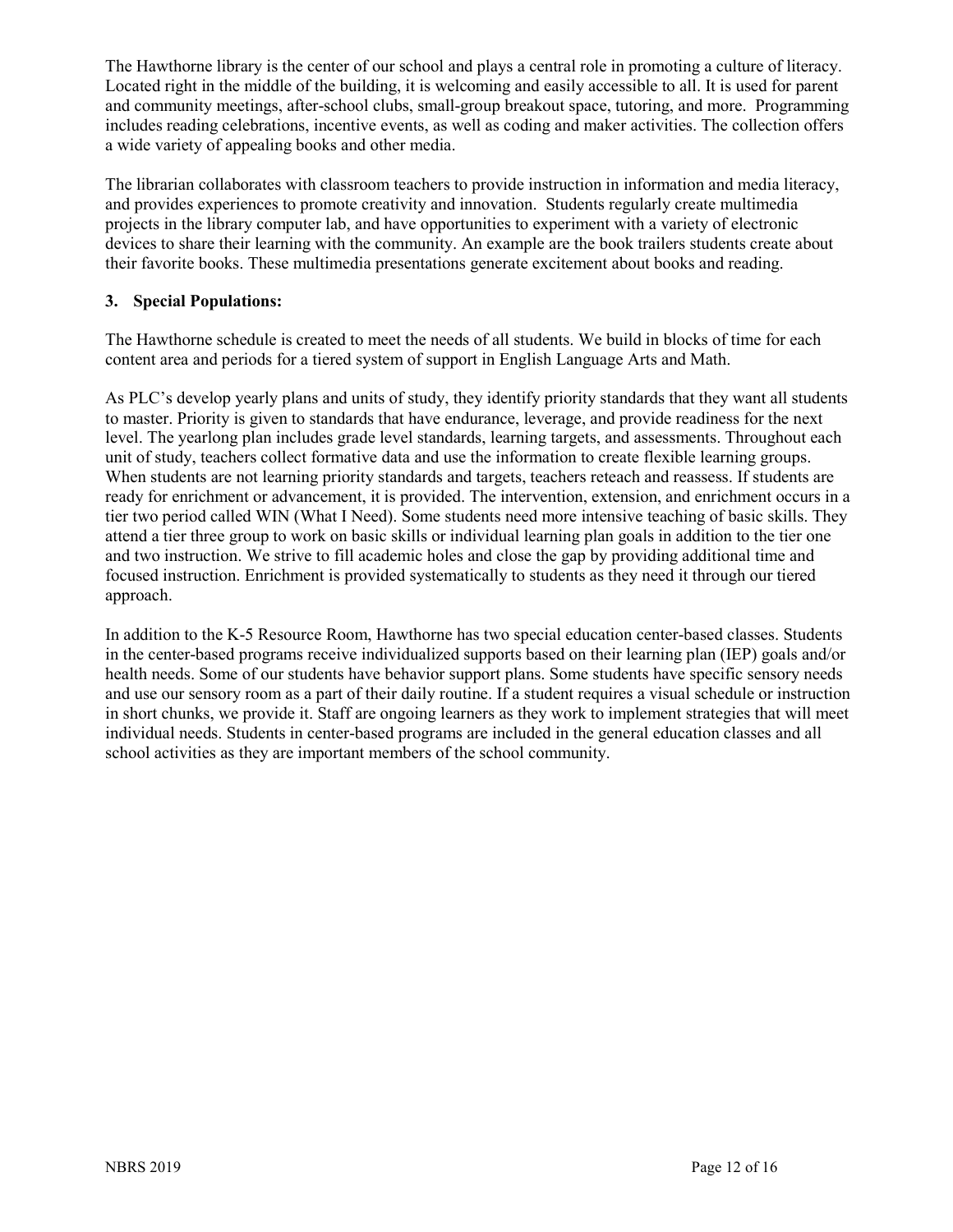### **1. School Climate/Culture:**

Our school climate is built around four expectations: Be responsible. Be respectful. Be safe. Be kind. Classroom and common area rules are connected to the expectations. Staff are trained to provide specific feedback related to the expectations and to make sure students receive at least four positives to each negative. The school behavior plan was developed by staff. It is revised and monitored by staff who set yearly goal areas. Our plan is grounded in Positive Behavior Interventions and Supports (PBIS) and a common language is used across all grade levels. Behaviors are specifically taught, practiced, and reinforced beginning the first day of each school year. We have learned that practice needs to occur as students work and play together. As we teach expected behaviors in this way, students are better able to transfer the skills in new or novel situations.

Classroom teachers provide reinforcements in a variety of ways, including handing out High Flyer coupons as they observe exemplary behavior. We draw from the bin of coupons each week during the video announcements and High Flyer winners receive recognition and a small prize such as a pencil or bookmark. Students look forward to hearing who the High Flyer winners are each week.

Classroom teachers incorporate team building activities into their lesson plans as building a community of learners is a critical component in the creation of a safe and supportive environment. Teachers explicitly teach skills for partner and group work. They help students learn to make learning choices and give students a voice in goal setting. Fifth graders have a goal setting notebook. After completing a project or assessment, they analyze the results using success criteria, rubrics, or a scoring guide. Students set learning goals and revisit the goals as they monitor progress. They are able to reflect on their progress as they work. Using success criteria and exemplars, they notice what they are doing well and what can be improved.

To showcase achievement, highlight areas of focus, or promote events, we select a cadre of fourth and fifth grade student reporters each semester. Reporters meet once or twice a week to discuss school happenings, share story ideas, and get assignments. They usually work in groups of two or three to gain background information, conduct interviews, take photos or videos, and put the segments together. Recently, a team of reporters attended a Naturalization Ceremony when one of the Hawthorne para educators became a US citizen. Currently, reporters are working to promote the upcoming STEAM night where families will come to experience science, technology, engineering, art, and math activities.

We have a system which involves all teachers in school goal setting, scheduling, and planning for the tiered system of supports. The Hawthorne Guiding Coalition is made up of teachers from grade level clusters and the specialist PLC. They collect school data to review and revise programs, procedures, and professional development to connect to school and district-level priorities. The Tier 1, 2 and 3 teams facilitate the implementation of a school wide behavior plan and tiered system of support for academics and behavior.

At Hawthorne, all staff members have a voice and a role in how the school community functions. The professional and supportive nature of the staff is evident each day. Staff promote safety and achievement on the playground, in the common areas, and in each classroom. Each staff member has a place and leadership role in the tiered system of support.

#### **2. Engaging Families and Community:**

Hawthorne families and community members are kept informed throughout the year through monthly newsletters, emails, text messages, and phone calls. Parents/Guardians can check the principal's YouTube channel to watch weekly video announcements and segments from the Student Reporters. We also, share messages and reminders via an electronic reader board.

In the fall, classroom teachers host a Meet-n-Greet in their classroom before the first day of school to enable parents and students to meet their teacher and familiarize themselves with classroom locations and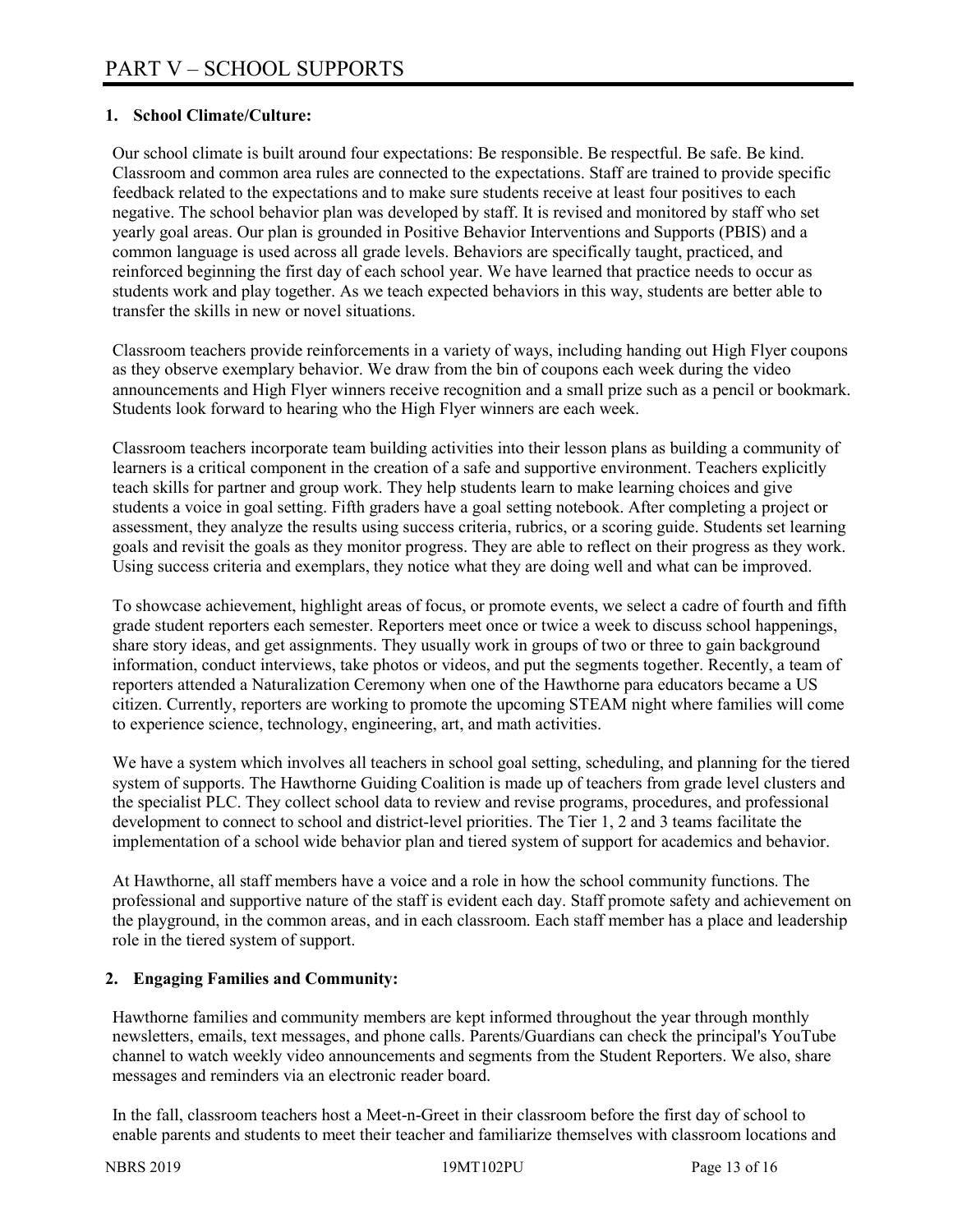routines. Parents and students may then head out to the playground for ice cream and an opportunity to tour tables and learn more about school volunteering and community programs such as Scouts or hockey.

Teachers are in contact with families of their students through formal and informal conferences. All grade levels provide families with copies of learning targets twice a trimester. Portfolios, report cards, and assessment data are shared formally twice a year at parent/teacher conferences. At these meetings, parents may collaborate with their child and the teacher to set learning goals. Throughout the year, teachers check in on a regular basis with parents about the goals, grades, attendance, and behavior to offer congratulations or voice concerns.

Hawthorne has a Family Resource Center (FRC) and coordinator whose mission is to connect students, families, school and community. The FRC specialist provides outreach to families in need, coordinates the Empower Pack Backpack program with food for weekends, helps with Tier 2 meaningful work for students, and provides childcare during some school events. The FRC coordinator works with staff to promote successful, healthy and happy students. Last fall, the FRC partnered with Title I staff to host Student Achievement Information Sessions for parents by grade level. Over 130 parents attended the evening events where the agenda included strategies and games to help children learn at home as well as interpretation of local and state assessment data. Parents left with a better understanding of what their children were learning, how they were doing, and how to support achievement.

Hawthorne teachers took it upon themselves to form a committee to partner with staff, PTA and the FRC to coordinate school wide family events. This creative and energetic EventsTeam's mission is to create community through high interest and engaging school wide activities that promote student achievement and engagement. The team has planned and organized staff support and volunteers for events such as STEAM night, Health Fair, Read-and-Run-a-thon, Ice cream Social, Field day, Walk/Run Club, Grinch Day, and monthly School Spirit days. The events connect directly to our school goals and curricular programs. Evening and afterschool events are very well attended with between 200 and 400 participants. At the recent STEAM night, families rotated through activities such as slime making, marshmallow and toothpick design, and 100 cup structure challenge. They learned that math and science challenge can be fun, and that creativity is a critical component in the engineering design process.

#### **3. Professional Development:**

Teachers and Professional Learning Communities (PLCs) set goals which are connected to student data or curriculum implementation. Teaching teams often collaborate to identify professional learning that will impact achievement. They might choose to read a professional book to gain understandings. They might take an online course or attend a conference together. Following a study session, they collaborate to implement new strategies. After reflection, revisions are made to ensure fidelity. Our site based instructional coach often assists in this endeavor. Using a team based approach, we plan professional development to impact student achievement.

Shared leadership is a critical component of professional development at Hawthorne. In this model, teacher leaders gain a deeper understanding and come back to share their learning and teach instructional practices to others. This model has been used with several professional development initiatives including Professional Learning Communities, Science Technology Engineering and Math, Daily 5 model. Last summer, a team attended a training and conference on effective practices. They created an agenda, and invited staff to a day long workshop. Twenty two teachers attended. Throughout the year, teachers shared examples of how the strategies were implemented. This summer, a team will attend more extensive training to build upon what we started last year.

Hawthorne teachers understand that implementation takes time. After gaining new ideas, teachers collaborate to plan lessons or units using new strategies. Through vertical conversations, learning walks, coaching cycles, or scoring work samples together, teachers refine their practice as they reflect on new learning.

NBRS 2019 Page 14 of 16 To personalize professional development, a site based instructional coach is available to support teachers.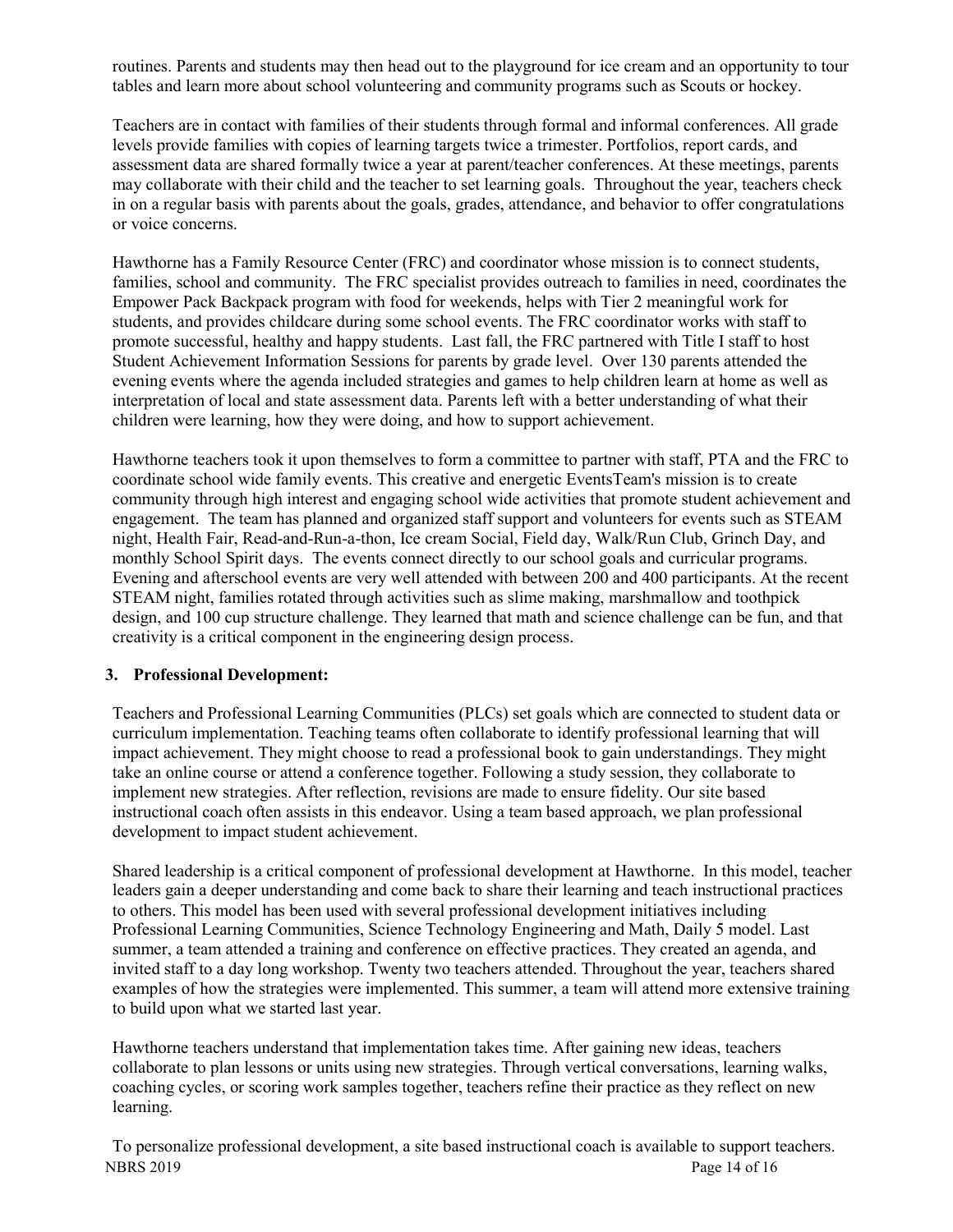The site based coach mentors new teachers, facilitates study sessions based on best practices, and offers short courses. Last year, a course was offered to new and non tenured staff. It focused on building a community of learners and classroom management. This year, the coach worked with veteran teachers using a coaching cycle focused on small group instruction and planning. The coach regularly facilitates Data Drive Dialogue with grade level teams to analyze data to plan for instruction, intervention, and enrichment.

# **4. School Leadership:**

Hawthorne's leadership philosophy is based on mutual respect, collaboration and building staff expertise. Nine years ago, when our principal began her journey at Hawthorne, she led a team building exercise where staff stood in a circle and were encouraged to share their areas of expertise or interests. Many teachers struggled to contribute. They were proud of their work and were dedicated to teaching students. But some staff did not have a strong foundation of professional knowledge connected to the teaching and learning process or adopted standards.

Since then, our principal has encouraged and supported teachers to build on their strengths and expand their expertise. For example, we have a teacher who is a Master Naturalist and is our go-to Science person. Another teacher has a Master's degree in Fine Arts and shares ways to incorporate dance, music and movement into our curriculum. A third grade teacher is also a national Science, Technology, Engineering and Math teacher trainer. Two other teachers are taking courses on English Language Learners to help support staff with students new to the United States. We have teachers who love numbers and analyzing data. They have learned about our state and district assessments and how to navigate reports. Our Tier One and Two leaders are well versed in positive behavior interventions and supports. All teachers are encouraged to pursue a professional area of expertise because our goal is to have a range of experts to guide us as we strive for continual growth.

In addition, we are all learning about the reading process to become better reading teachers. We are working to fine tune math instruction. The Hawthorne team recognizes the importance of building a solid foundation in reading and math in all students. The staff continues to effective instructional practices to engage and motivate students, because engaged students achieve.

Today, staff can articulate what they are teaching, how their students are doing, and the next learning steps for students in class. When teachers are asked about their practice they can provide a confident and thorough explanation of what they are teaching and how it impacts student learning. They can identify experts on staff as they collaborate to provide students with a world class education.